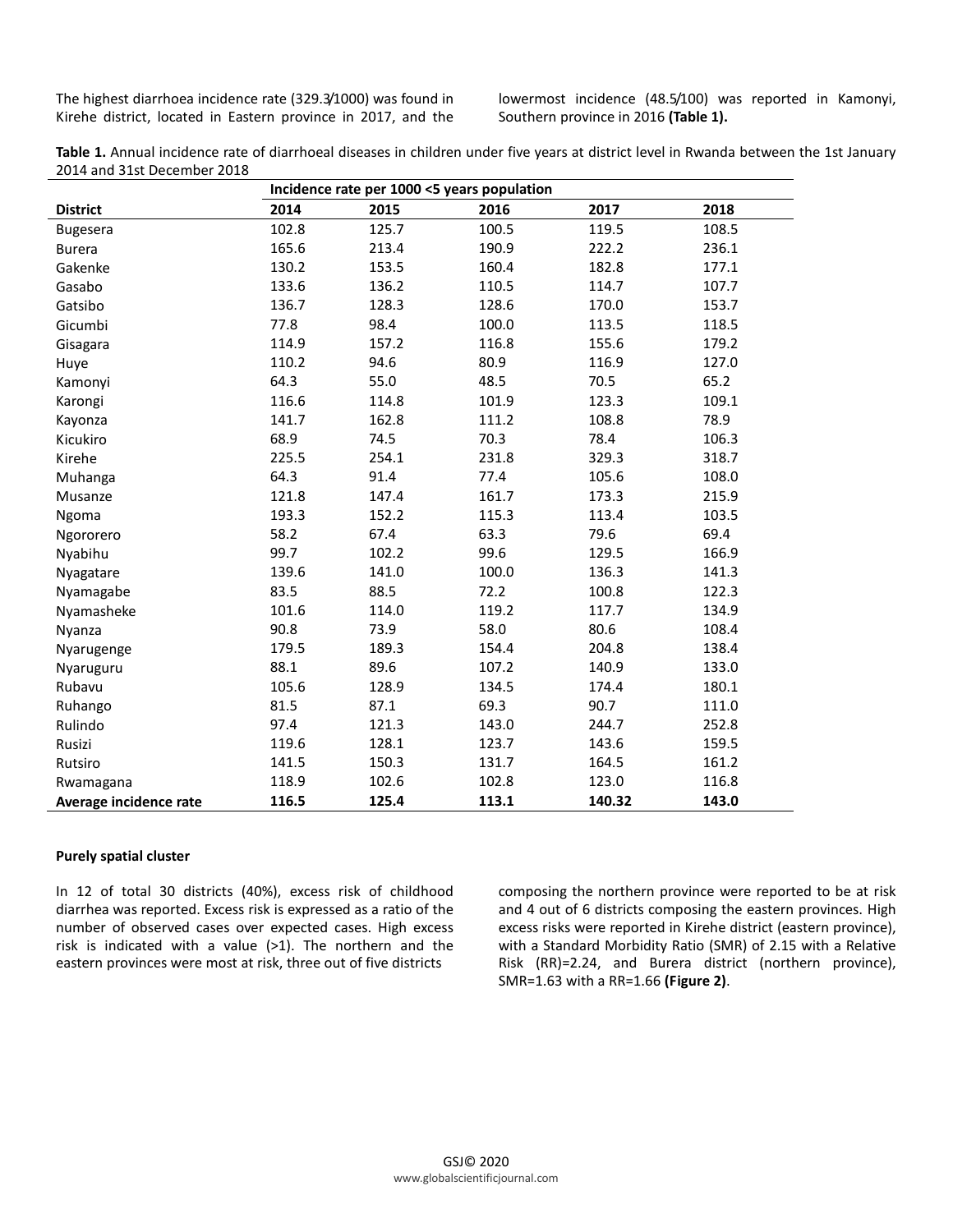

**Figure 2.** Map of Rwanda showing excess hazard (Standard Morbidity Ratio) of diarrhoeal diseases among children under five years from each district, January 2014 to December 2018

Purely spatial clusters were identified without considering time. The clusters occurred in all provinces and the City of Kigali, seven clusters from nine locations were identified countrywide. The most likely cluster occurred in Kirehe district of the eastern provinces, with RR=2.24 (p<0.001) and secondary cluster observed in three out of the five districts of the northern province, Burera, Musanze and Gakenke, Log-Likelihood Ratio (LLR)=9802.70 (p<0.001). Least clusters occurred in southern province, in only one out of eight (1/8) districts making up the province **(Table 2).**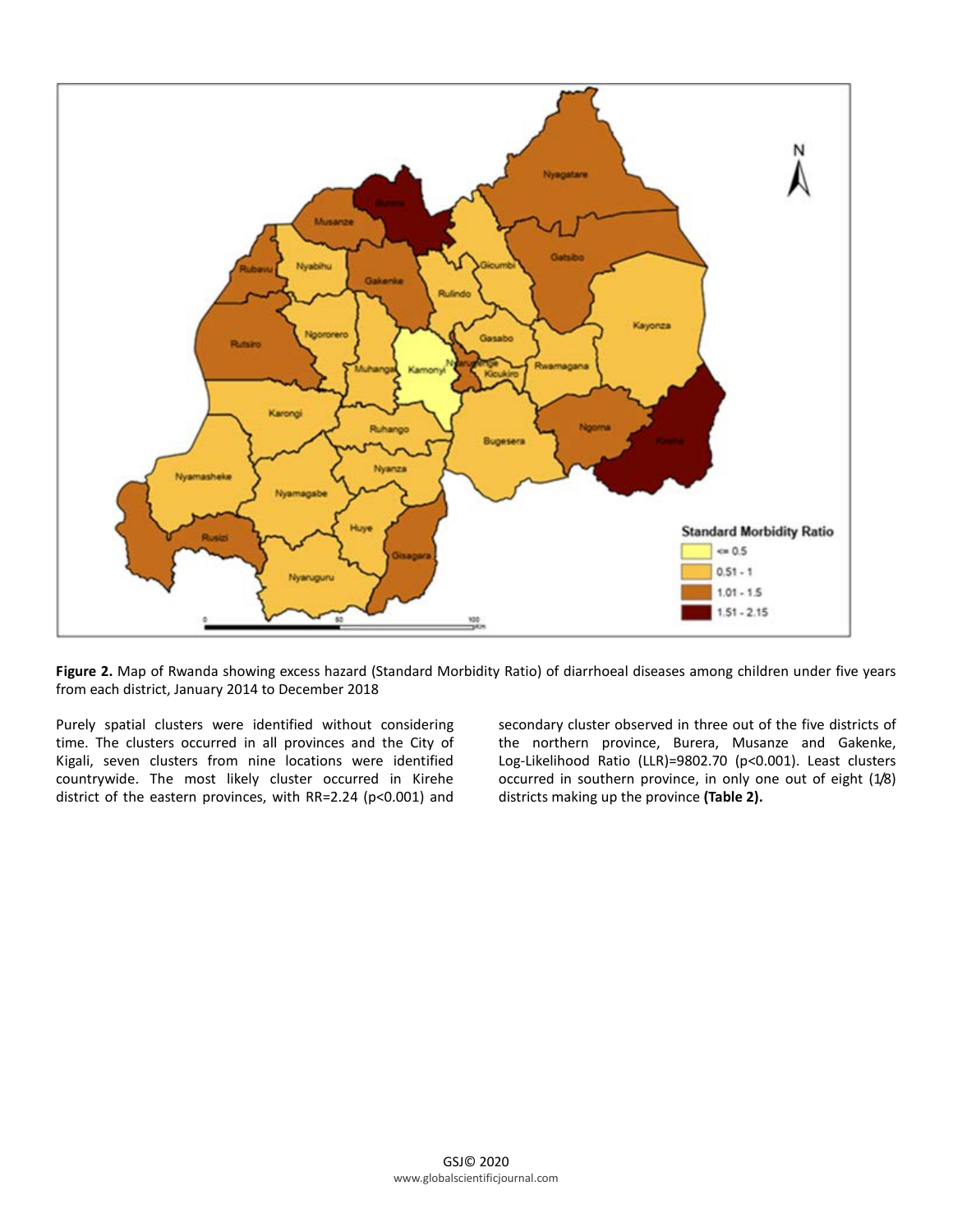|                | DUULIINUI JI, LUIU             |            |                                          |         |           |                       |           |           |            |            |
|----------------|--------------------------------|------------|------------------------------------------|---------|-----------|-----------------------|-----------|-----------|------------|------------|
| Cluster        | District                       | Population | Coordinates/Radius                       | $Obs.*$ | Exp.**    | Annual<br>case/100000 | Obs./Exp. | <b>RR</b> | <b>LLR</b> | P<br>value |
| 1              | Kirehe                         | 51757      | 2.275026 S,<br>30.674212 E / 0 km        | 70560   | 32781.93  | 27269                 | 2.15      | 2.24      | 17049.9    | < 0.001    |
| $\overline{2}$ | Burera,<br>Gakenke,<br>Musanze | 158613     | 1.493932 S,<br>29.833803 E /<br>22.29 km | 140272  | 100462.64 | 17689.4               | 1.4       | 1.46      | 7894.5     | < 0.001    |
| 3              | Nyarugenge                     | 43271      | 1.952494 S,<br>30.062399 E / 0 km        | 37442   | 27407.05  | 17307.8               | 1.37      | 1.38      | 1697.95    | < 0.001    |
| 4              | Rutsiro                        | 49367      | 1.959969 S,<br>29.385713 E / 0 km        | 37028   | 31268.45  | 15002.7               | 1.18      | 1.19      | 517.51     | < 0.001    |
| 5              | Gatsibo                        | 65846      | 1.617858 S,<br>30.382178 E / 0 km        | 48207   | 41705.42  | 14644.1               | 1.16      | 1.16      | 504.13     | < 0.001    |
| 6              | Gisagara                       | 49041      | 2.598280 S,<br>29.838574 E / 0 km        | 35581   | 31061.58  | 14512.4               | 1.15      | 1.15      | 324.32     | < 0.001    |
| 7              | Rusizi                         | 60955      | 2.483495 S,<br>28.904454 E / 0 km        | 41202   | 38608.04  | 13520.3               | 1.07      | 1.07      | 88.71      | < 0.001    |

**Table 2.** Distribution of spatial clusters of diarrhea diseases in children under five years in rwanda between January 1, 2014 and December 31, 2018

**RR:** Relative Risk; **LLR:** Log-Likelihood Ratio; **Obs.:** number of observed cases within a cluster; **Exp.:** number of expected cases in a cluster

#### **Purely temporal cluster**

Purely temporal clusters were identified taking into account the time only, with the unit of aggregation taken as a month, without considering space, referred to the district as the unit and scanning for clusters with high rates. These exhibited only one significant cluster in all districts (RR=1.23, p=0.001), from June 2017 to September 2018.

### **Spatiotemporal cluster**

Clusters of diarrhoeal diseases were identified considering space and time distribution (district, month and the year). In total four spatiotemporal clusters of diarrhoeal diseases in children under five years occurred between January 1, 2014 and December 31, 2018. The most likely primary cluster occurred in Kirehe district, located in eastern province (LLR=12340.98, p<0.001) from June 1, 2016 to October 30, 2018. The second cluster occurred in three out of the five districts constituting the northern province, namely Burera, Gakenke and Musanze (LLR=7413.99, p<0.001) from May 1, 2016 to October 31, 2018. The fourth cluster was observed in several districts of western and southern provinces making up 11 locations (LLR=889.25, p<0.001) from July 1, to September 30, 2018. The cluster involved districts composing western province (5 out 7 districts) and south province (6 out of 8 districts) **(Table 3).**

**Table 3.** Spatiotemporal distribution of diarrhoeal diseases clusters in children under five years in Rwanda from January 2014 and December 2018

| <b>Cluster</b> | <b>District</b>                                                                                                      | <b>Timeframe</b>          | Population | $Obs.*$ | $Exp.**$ | Obs./Exp. | <b>RR</b> | <b>LLR</b> | P value |
|----------------|----------------------------------------------------------------------------------------------------------------------|---------------------------|------------|---------|----------|-----------|-----------|------------|---------|
|                | Kirehe                                                                                                               | 2016/6/1 to<br>2018/11/30 | 51757      | 40419   | 16665.90 | 2.43      | 2.48      | 12340.98   | < 0.001 |
| $\overline{2}$ | Burera, Gakenke, Musanze                                                                                             | 2016/5/1 to<br>2018/10/31 | 158613     | 80000   | 51073.20 | 1.57      | 1.61      | 7413.99    | < 0.001 |
| 3              | Nyarugenge                                                                                                           | 2015/5/1 to<br>2017/10/31 | 43271      | 20341   | 13725.91 | 1.48      | 1.49      | 1408.06    | < 0.001 |
| 4              | Rusizi, Nyamasheke, Karongi,<br>Nyamagabe,<br>Nyaruguru,<br>Rutsiro, Huye, Nyanza,<br>Ru-<br>bavu, Ruhango, Gisagara | 2018/7/1 to<br>2018/9/30  | 573748     | 24900   | 18881.40 | 1.32      | 1.33      | 889.25     | < 0.001 |

**Seasonal patterns of diarrhoeal diseases in children under five years in Rwanda A time bound consisting of 12 months of the year was** A time bound consisting of 12 months of the year was

GSJ© 2020 www.globalscientificjournal.com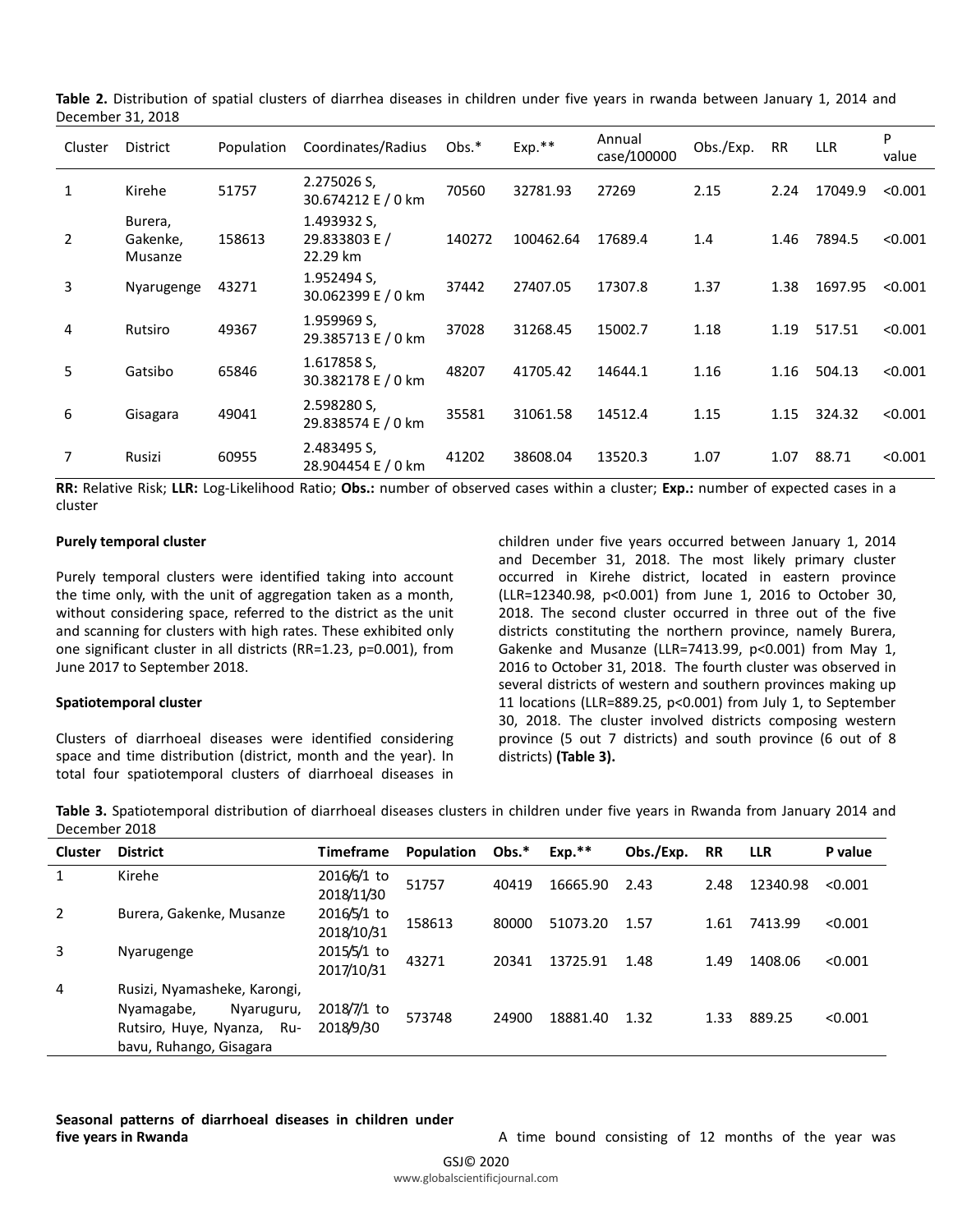considered to illustrate results taking into account variability within months. Climate variables (rainfall and temperature) were also included, to elucidate their relationship with diarrhoeal diseases, and to determine its status during rainy and dry seasons.

A bimodal rainfall was identified, increasing from February and reaching a peak in April. A decline took place in the months of May, June, July and August, reaching the lowest in July. It started to increase again from September to November,

reaching a peak in November; then it started to decline again. The mean monthly temperature showed fluctuation over 12 months, with a peak in August and a secondary peak in March, reaching the lowest levels in April and November. The incidence of diarrhoeal diseases increased inversely with the rainfall, with high increases observed during the period post-rainy season (dry season) and decline with the increase of rainfall **(Figure 3).**



**Figure 3.** Four years' period of monthly data decomposition on diarrhoeal disease incidence rate, temperature, and rainfall between January 1, 2014 and December 31, 2017.

The results of the linear regression analysis showed a statistically significant impact of monthly average temperature and mean monthly rainfall on diarrhoeal disease cases. The

findings revealed a positive relationship with monthly average temperature, whereby the increase in one degree Celsius (1<sup>o</sup>C) was associated with an increase of 17 diarrhoea cases (95%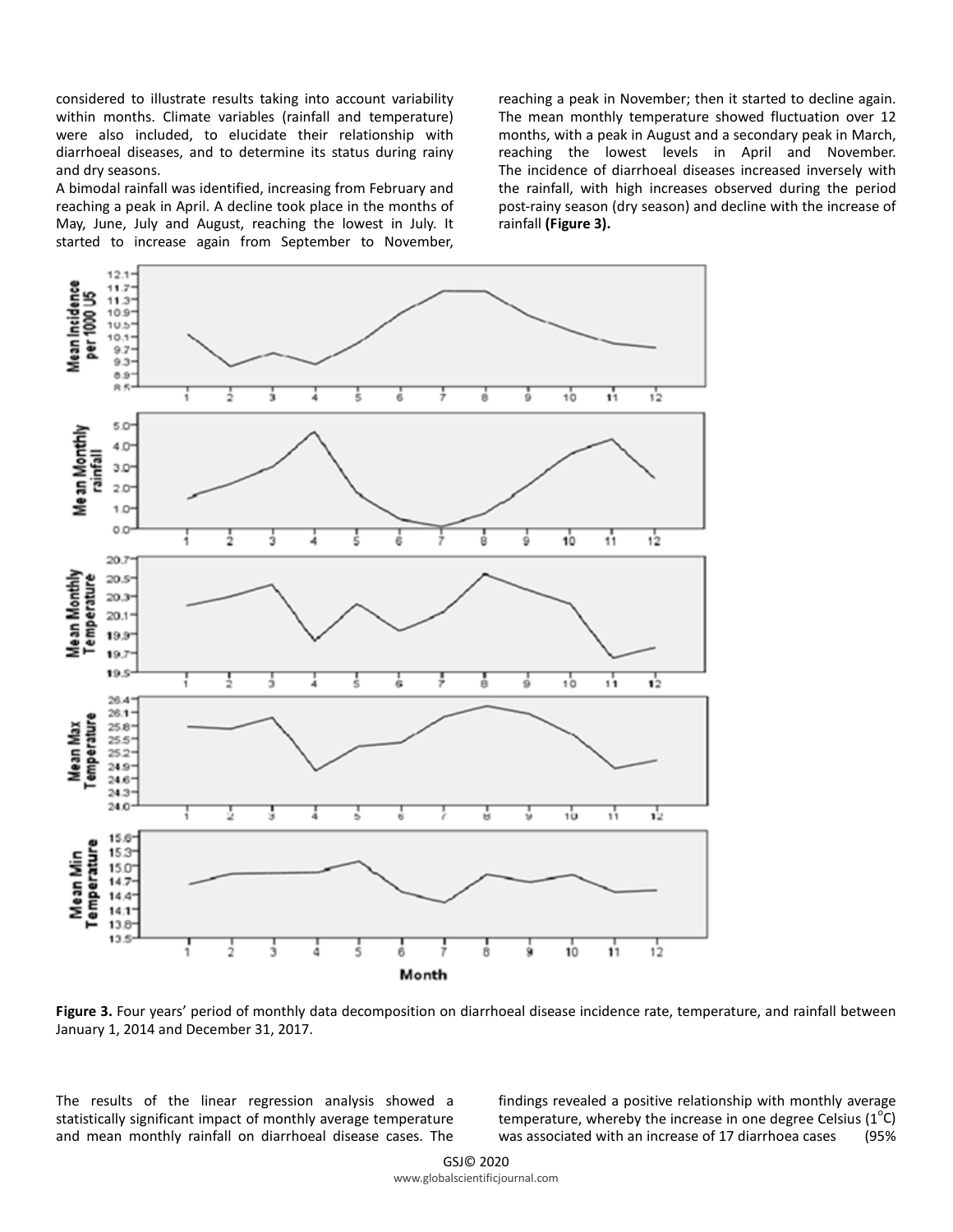CI,  $9 - 20$ ,  $p < 0.001$ ). Furthermore, a negative association with mean monthly rainfall was elucidated, an increase in one millimeter (1mm) of rainfall was observed to be associated with a decrease of 14 diarrhoeal cases (95% CI, -20, -8, p<0.001) **(Table 4).**

| Table 4. Relationship between diarrhoea, rainfall and temperature from January 1, 2014 to December 31, 2017 |  |  |  |
|-------------------------------------------------------------------------------------------------------------|--|--|--|
|-------------------------------------------------------------------------------------------------------------|--|--|--|

| <b>Model</b>   | <b>Predictors</b>              | <b>Unstandardized</b><br><b>Coefficient B</b> | 95% CI            | Std. Error | <b>Standardized</b><br><b>Coefficients</b><br><b>Beta</b> | t       | p<br>value |
|----------------|--------------------------------|-----------------------------------------------|-------------------|------------|-----------------------------------------------------------|---------|------------|
| $\mathbf{1}$   | Min. Temp                      | $-71.50$                                      | -248.44; 105.43   | 90.20      | $-0.48$                                                   | $-0.79$ | 0.428      |
|                | Max. Temperature               | $-58.97$                                      | -235.47; 117.53   | 89.98      | $-0.54$                                                   | $-0.66$ | 0.512      |
|                | Monthly Average<br>Temperature | 145.56                                        | $-207.03; 498.16$ | 179.75     | 1.07                                                      | 0.81    | 0.418      |
|                | <b>Total rainfall</b>          | 1.28                                          | $-3.86; 6.43$     | 2.62       | 0.34                                                      | 0.49    | 0.625      |
|                | Average monthly rainfall       | $-52.54$                                      | -208.27; 103.19   | 79.39      | $-0.46$                                                   | $-0.66$ | 0.508      |
| $\overline{2}$ | Min. temperature               | $-71.38$                                      | -248.27; 105.50   | 90.17      | $-0.48$                                                   | $-0.79$ | 0.429      |
|                | Max. temperature               | $-58.99$                                      | -235.44; 117.47   | 89.95      | $-0.54$                                                   | $-0.66$ | 0.512      |
|                | Monthly average<br>temperature | 145.46                                        | -207.04; 497.96   | 179.70     | 1.06                                                      | 0.81    | 0.418      |
|                | Average monthly rainfall       | $-13.71$                                      | $-19.64; -7.78$   | 3.03       | $-0.12$                                                   | $-4.53$ | 0.000      |
| 3              | Min. temperature               | $-12.51$                                      | $-29.00; 3.98$    | 8.41       | $-0.08$                                                   | $-1.49$ | 0.137      |
|                | Monthly average<br>temperature | 27.74                                         | 12.36; 43.11      | 7.84       | 0.20                                                      | 3.54    | 0.000      |
|                | Average monthly rainfall       | $-13.73$                                      | $-19.66; -7.79$   | 3.02       | $-0.12$                                                   | -4.54   | 0.000      |
| 4              | Monthly average<br>temperature | 17.37                                         | 10.33; 24.42      | 3.59       | 0.13                                                      | 4.84    | 0.000      |
|                | Average monthly rainfall       | $-14.52$                                      | $-20.36; -8.67$   | 2.98       | $-0.13$                                                   | $-4.87$ | 0.000      |

# **Discussion**

The present study explored space and time along with climatic patterns of childhood diarrhoea in Rwanda at national level. The findings of this study illuminated an increase tendency of diarrhoeal diseases among children under five years in Rwanda over a period of 5 years. The highest incidence rate was reported in 2018. Previous studies conducted in similar setting like in Rwanda contradict with the findings [20,21] whereby they reported a decrease tendency. However another study conducted in Ethiopia found similar findings [16]. Rwanda has made effort to decrease morbidity and mortality of diarrhoeal diseases; in the same context, much have been done to and strengthen the health system. The increase in reported diarrhoeal episodes might be explained by the institutionalization of new health facilities at the lowest community level (health posts) and improvement made in health services being provided by CHWs. By increasing access to health services might have increased the uptake of modern health services, which might have resulted in the increasing trend of diarrhoea children under five years.

Spatial Clusters with nonrandom distribution were observed across the country, this may be explained by a disparity of risk factors which may contribute to the disease incidence. The highest excess hazard of diarrhoeal diseases was detected in Kirehe district. This might be explained by the fact that the area experiences long-term drier season and low access to

improved drinking water. The recent Integrated Household Living Conditions Survey (EICV) 2016/2017 reported that 8.1% use surface water in Kirehe, 15.7% of households use non improved water source. The eastern province where Kirehe district is located was reported as the least fifty in using improved water source (82.6%) compared to 87.4% national. The eastern province reported a high proportion of household with low access to improved drinking water (27.7= 72.3 less than 200m, 53.3= 46.7 less than 500m) in the EICV5 [22].

A temporal cluster was reported between 2017/6 to 2018/9 from all district. This might be due to the facts that new lowest level health facilities (health posts) were initiated increasingly during the past 2 years and might resulted in increased uptake of services.

The finding on seasonality variation considering the 5 years period, diarrhoeal diseases incidence was revealed to begin increasing in May and reaching its peak in July and August. According to the climate variability, this is a drier season observed in Rwanda continuing up to early September prior to rainy season. In addition to that a positively association was observed between increase of monthly average temperature and increase of diarrhea cases. Similar findings have been elucidated in different studies [14,16,17,20,23–25]. The increase cases observed during months with highest temperature justified by plausible explanations; higher temperature promotes the development of and growth of bacteria even though some evidences suggest that the survival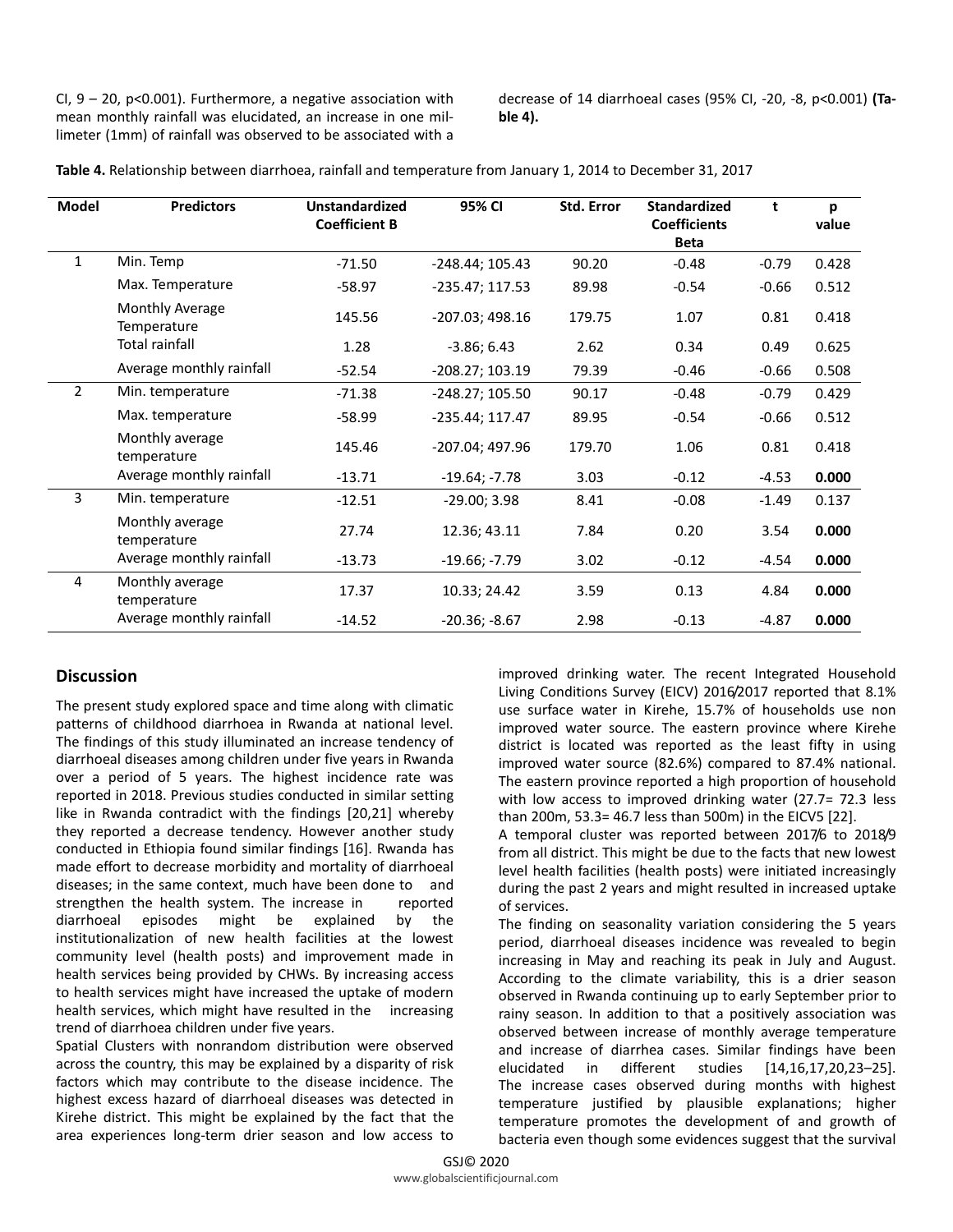and transmission of enteric viruses are increased during low temperature [26]. In addition, during drier season people experiences increased scarcity of improved drinking water which might result in consumption of contaminated water from runoff and sewage overflow happened during rainy season [27].

The decline of diarrhoea incidence rate was observed toward the end on drier season earlier to maximum rainfall. Similar findings have been reported by other researchers showing negative association between rainfall and diarrhoeal diseases [14,28]. Another study from Ghana reported a negative relationship between diarrhoeal diseases and rainfall by analyzing routine data reported on childhood diarrhoea [29]. The findings of the research that employed secondary data of DHS in Rwanda found that higher runoff was protective of diarrhoea in children living household with unimproved toilet facilities [30]. The DHS 2014/2015 elucidated that only 11.6% of household used surface water and more than a half of households used improved latrines [31]. This might have reduced the behavior of open defecation and prevented from using surface water during rainy seasons.

## **Conclusion**

The incidence of diarrhoea in children under five years was **References**

- [1] World Health Organization. Diarrhoeal disease key facts [Internet]. 2017 [cited 2018 Nov 22]. Available from: http://www.who.int/news-room/factsheets/detail/diarrhoeal-disease
- [2] Kotloff KL. The Burden and Etiology of Diarrheal Illness in Developing Countries. Pediatric Clinics. 2017 Aug 1;64(4):799–814. https://doi.org/10.1016/j.pcl.2017.03.006
- [3] Vos T, Allen C, Arora M, Barber RM, Bhutta ZA, Brown A, et al. Global, regional, and national incidence, prevalence, and years lived with disability for 310 diseases and injuries, 1990–2015: a systematic analysis for the Global Burden of Disease Study 2015. Lancet [Internet]. 2016 Oct 8;388(10053):1545–602. https://doi.org/10.1016/S0140- 6736(16)31678-6
- [4] Troeger, C., Forouzanfar, M., Rao, P. C., Khalil, I., Brown, A., Reiner Jr, R. C.,& Alemayohu MA. Estimates of global, regional, and national morbidity, mortality, and aetiologies of diarrhoeal diseases: a systematic analysis for the Global Burden of Disease Study 2015. Lancet Infectious Disaeses. 2017 Sep 1;17(9):909–48. https://doi.org/10.1016/S1473- 3099(17)30276-16
- [5] World Health Organization. The top 10 causes of death [Internet]. 2018 [cited 2019 Mar 7]. Available from: https://www.who.int/news-room/fact-sheets/detail/thetop-10-causes-of-death
- [6] Christopher, Blacker BF, Khalil IA, Rao PC, Cao S, Zimsen SR, et al. Estimates of the global, regional, and national morbidity, mortality, and aetiologies of diarrhoea in 195

found increasing and disproportionally distributed across districts composing Rwanda. Findings revealed statistically significant association with climate dynamics. This call for the public attention to climate changes which affect health especially children under five years. In addition, areas with high risk of diarrhoeal diseases were identified and require more attention for prevention and control measures. The finding from this study showed the importance of scan statistics to improve spatiotemporal prediction of climatic changes and associated variation in infectious diseases over space and time scales. This would contribute to the early warning signs for health effects depending on predicted climate changes. Thus, information for this scan statistics proven useful information for planners and decision makers to determine less served area for appropriate allocation of resources in public health interventions targeting diarrhoeal diseases.

### **Acknowledgment**

We would like to thank the Rwanda Biomedical Centre for providing data on diarrhoeal diseases and Rwanda Meteorology Agency for providing climatology data.

Disease Study 2016. Lancet Infectious Diseases. 2018 Nov 1;18(11):1211–28. https://doi.org/10.1016/S1473- 3099(18)30362-1

- [8] Pinzón-Rondón ÁM, Zárate-Ardila C, Hoyos-Martínez A, Ruiz-Sternberg ÁM, Vélez-van-Meerbeke A. Country characteristics and acute diarrhea in children from developing nations: a multilevel study. BMC Public Health. 2015 Aug 21;15:811. https://doi.org/10.1016/S1473- 3099(18)30362-1nn
- [9] National Institute of Statistics Rwanda. Statistical Year Book 2017 [Internet]. 2017 [cited 2018 Nov 22]. Available from: http://www.statistics.gov.rw/publication/statisticalyearbook-2017
- [10] National Institute of Statistics of Rwanda. Rwanda Statistical Year Book 2018. 2018. 11–11 p.
- [11] Anwar MY, Warren JL, Pitzer VE. Diarrhea patterns and climate: A spatiotemporal Bayesian hierarchical analysis of diarrheal disease in Afghanistan. Am J Trop Med Hyg. 2019;101(3):525–33. https://doi.org/10.4269/ajtmh.18- 0735
- [12] Ikeda T, Kapwata T, Behera SK, Minakawa N, Hashizume M, Sweijd N, et al. Climatic Factors in Relation to Diarrhoea Hospital Admissions in Rural Limpopo, South Africa. Atmosphere. 2019 Sep;10(9):522. https://doi.org/10.3390/atmos10090522
- [13] Mertens A, Balakrishnan K, Ramaswamy P, Rajkumar P, Ramaprabha P, Durairaj N, et al. Associations between high temperature, heavy rainfall, and diarrhea among young children in rural Tamil Nadu, India: A prospective cohort study. Environ Health Perspectives. 2019 Apr 1;127(04):047004 https://doi.org/10.1289/EHP3711
- [14] Bhandari D, Bi P, Sherchand JB, Dhimal M, Hanson-Easey S. Assessing the effect of climate factors on childhood
- [7] countries: a systematic analysis for the Global Burden of

300